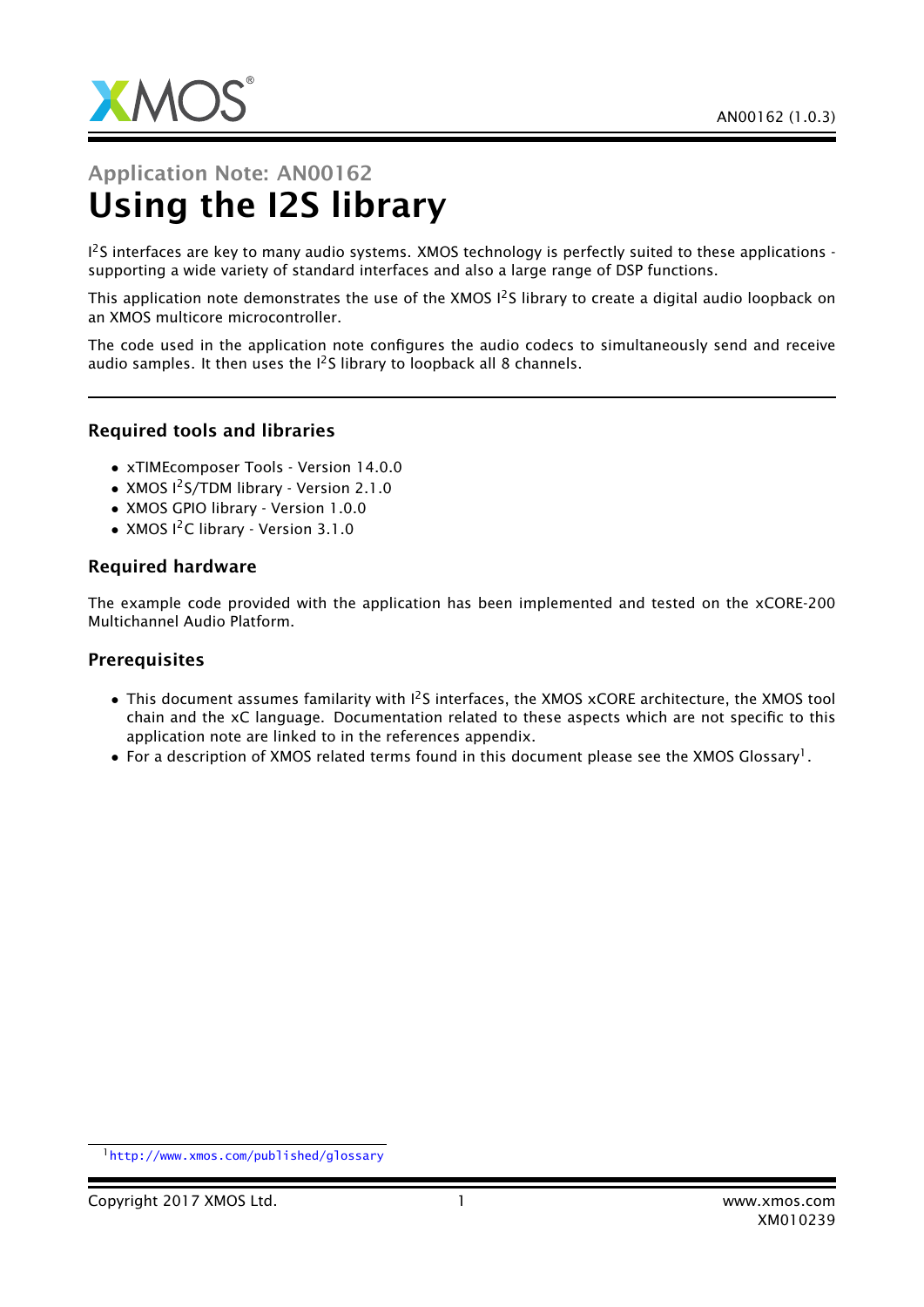

## 1 Overview

#### 1.1 Introduction

The XMOS I<sup>2</sup>S library provides software defined, industry-standard, I<sup>2</sup>S (Integrated Interchip Sound) components that allows you to stream audio between devices using xCORE GPIO ports.

<sup>12</sup>S is a specific type of PCM digital audio communication using a bit clock line, word clock line and at least one multiplexed data line.

The library includes features such as  $1^2$ S master,  $1^2$ S slave, and TDM master components. This application note uses the library to create an I2S master digital loopback.

#### 1.2 Block Diagram



Figure 1: Application block diagram

The application fits entirely within one logical core. The I<sup>2</sup>S, GPIO, and I<sup>2</sup>C drivers are all time-multiplexed with the loopback application.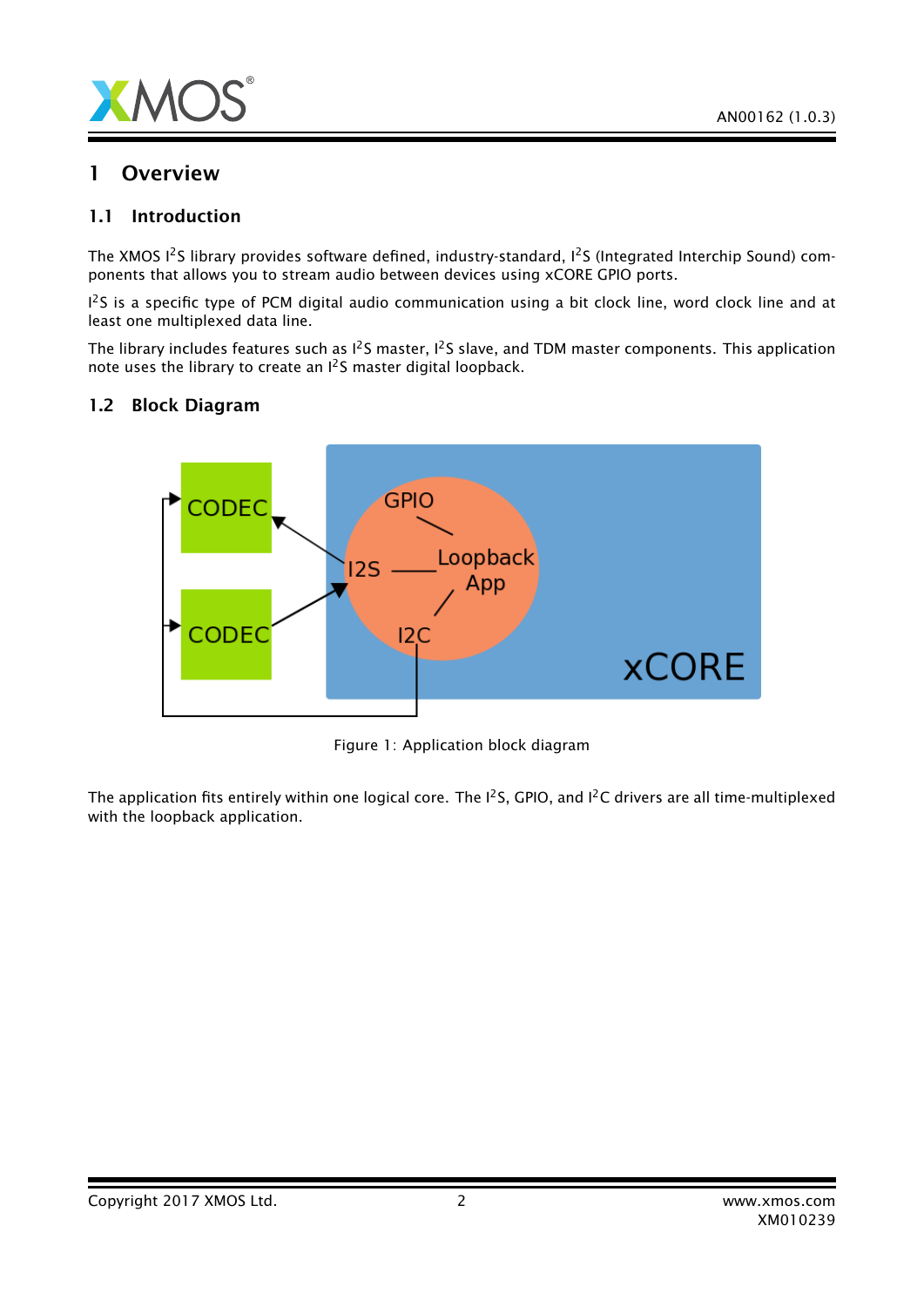

# 2 <sup>12</sup>S loopback demo

#### 2.1 The Makefile

To start using the  $I^2S$ , you need to add  $I$ ib\_i2s to you Makefile:

```
USED_MODULES = . . 1ib_12s ...
```
This demo also uses the  $I^2C$  library (1ib\_i2c) and the GPIO library (1ib\_gpio). The  $I^2C$  library is used to configure the audio codecs. The GPIO library abstracts the use of a 4-bit port to drive four individual reset and select lines. So the Makefile also includes:

USED\_MODULES = .. lib\_gpio lib\_i2c ..

## 2.2 Includes

All xC files which declare the application main() function need to include platform.h. XMOS xCORE specific defines for declaring and initialising hardware are defined in xs1.h.

#include <platform.h> #include <xs1.h>

The  $I^2S$  library functions are defined in  $i2s.h$ . This header must be included in your code to use the library.

#include "i2s.h" #include "i2c.h" #include "gpio.h"

The other two includes give access to the  $I^2C$  and GPIO library functions which this application note relies on.

#### 2.3 Allocating hardware resources

An <sup>12</sup>S interface requires both clock and data pins in order to communicate with the audio codec device. On an xCORE the pins are controlled by ports. The ports used by the I<sup>2</sup>S library are declared on the tile they reside and with their direction and buffered nature. This loopback application uses four 1-bit ports for input and four more for output:

on tile[0]: out buffered port:32 p\_lrclk = XS1\_PORT\_1G; on tile[0]: out buffered port:32 p\_bclk = XS1\_PORT\_1H; on tile[0]: in port p\_mclk = XS1\_PORT\_1F; on tile[0]: out buffered port:32 p\_dout[4] = {XS1\_PORT\_1M, XS1\_PORT\_1N, XS1\_PORT\_1O, XS1\_PORT\_1P}; on tile[0]: in buffered port:32 p\_din[4] = {XS1\_PORT\_1I, XS1\_PORT\_1J, XS1\_PORT\_1K, XS1\_PORT\_1L};

The xCORE also provides clock block hardware to efficiently generate clock singal that can either be driven out on a port or used to control a port. In this application two clocks blocks are used:

on tile[0]: clock mclk = XS1\_CLKBLK\_1; on tile[0]: clock bclk = XS1\_CLKBLK\_2;

The other ports declared are used by the  $I^2C$  library to configure the audio codecs and by the application to control reset and chip select: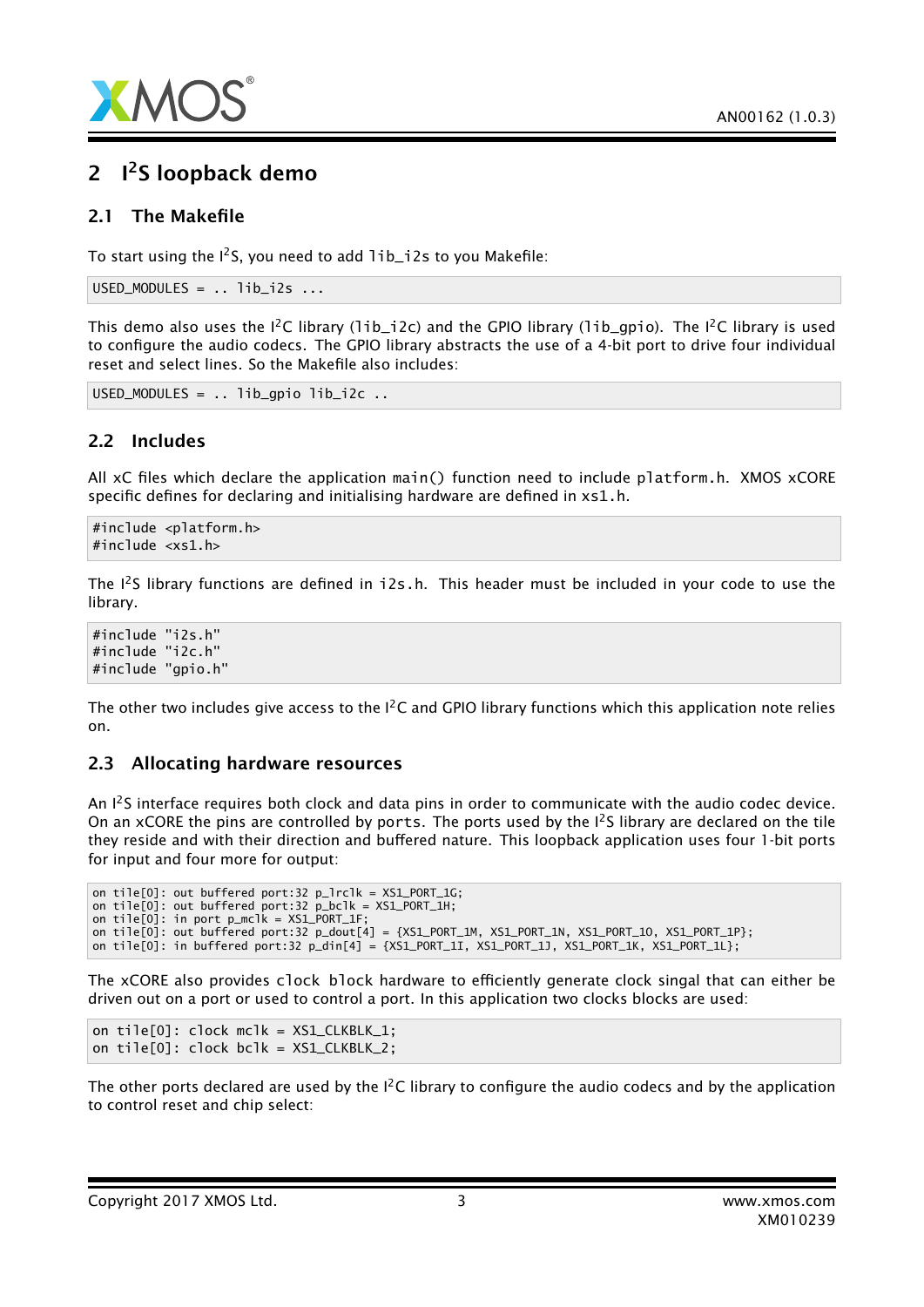

```
on tile[0]: port p_i/2c = XS1_PORT_4A;
on tile[0]: port p\_gpio = XSL_PORT_SC;
```
### 2.4 The application main() function

The main() function in the program sets up the tasks in the application.

Firstly, the interfaces are declared. In xC interfaces provide a means of concurrent tasks communicating with each other. In this application there is an interface for the  $I^2S$  master, an interface for the  $I^2C$  master and one for the GPIO output.

```
interface i2s_callback_if i_i2s;
interface i2c_master_if i_i2c[1];
interface output_gpio_if i_gpio[4];
```
The rest of the main function starts all the tasks in parallel using the xC par construct:

```
par {
 on tile[0]: {
    /* System setup, I2S + Codec control over I2C */
    configure_clock_src(mclk, p_mclk);
    start_clock(mclk);
    i2s_master(i_i2s, p_dout, 4, p_din, 4, p_bclk, p_lrclk, bclk, mclk);
 }
 on tile[0]: [[distribute]] i2c_master_single_port(i_i2c, 1, p_i2c, 100, 0, 1, 0);
 on tile[0]: [[distribute]] output_gpio(i_gpio, 4, p_gpio, gpio_pin_map);
  /* The application - loopback the I2S samples */on tile[0]: [[distribute]] i2s_loopback(i_i2s, i_i2c[0], i_gpio[0], i_gpio[1], i_gpio[2], i_gpio[3]);
}
```
This code starts the  $I^2S$  master, the  $I^2C$  master, the GPIO control and the loopback application.

Before the  $I^2$ S master runs, the system configuration is run and the master clock is connected from the input port to the clock block and then started. The  $1^2S$  master task then starts and consumes a logical core on the xCORE device.

The remaining tasks in the par are marked with the [[distribute]] attribute. This means they will run on an existing logical core if possible. In this case they will all share the one logical core with the  $I^2S$ master so this entire application requires only one core.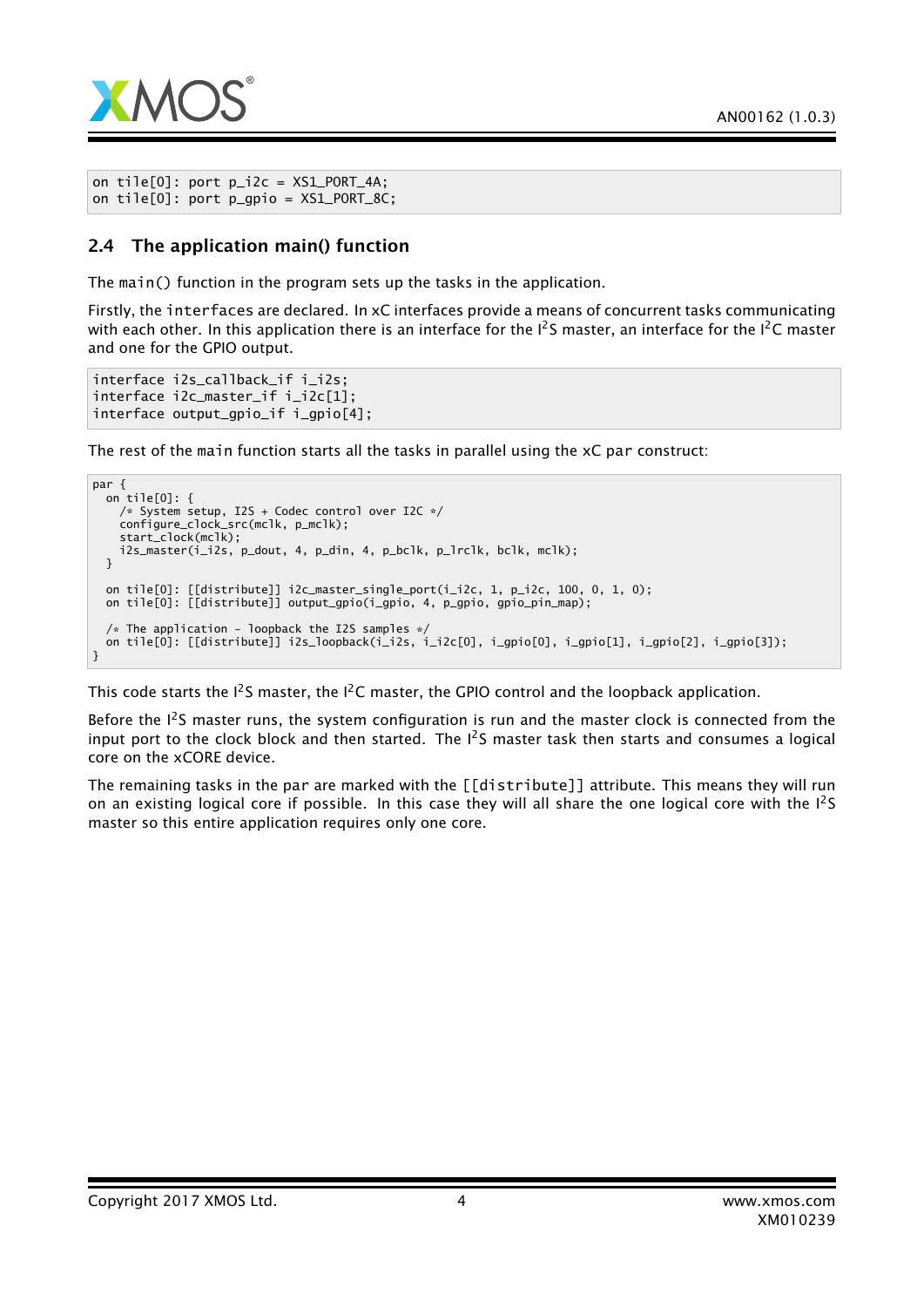

### 2.5 Configuring audio codecs

Two audio codecs are used on the xCORE-200 Multichannel Audio Platform. A Cirrus CS5368 for audio input and a Cirrus CS4384 for audio output. These codecs have to be configured before they can be used. The reset  $\c{codeccs}()$  function writes to the appropriate codec registers to configure them:

```
void reset_codecs(client i2c_master_if i2c)
{
  /* Mode Control 1 (Address: 0x02) */
 /* bit[7] : Control Port Enable (CPEN) : Set to 1 for enable
  * bit[6] : Freeze controls (FREEZE) : Set to 1 for freeze
   * bit[5] : PCM/DSD Selection (DSD/PCM)
   * bit\overline{[4:1]} : DAC Pair Disable (DACx_DIS) : All Dac Pairs enabled<br>* bit[0] : Power Down (PDN) : Powered down
  * bit[0] : Power Down (PDN)
  */
i2c.write_reg(CS4384_ADDR, CS4384_MODE_CTRL, 0b11000001);
  /* PCM Control (Address: 0x03) */
  /* bit[7:4] : Digital Interface Format (DIF) : 0b1100 for TDM
   * bit[3:2] : Reserved
  * bit[1:0] : Functional Mode (FM) : 0x11 for auto-speed detect (32 to 200kHz)
   */
 i2c.write_reg(CS4384_ADDR, CS4384_PCM_CTRL, 0b00010111);
  /* Mode Control 1 (Address: 0x02) */
 /* bit[7] : Control Port Enable (CPEN) : Set to 1 for enable
   * bit[6] : Freeze controls (FREEZE) : Set to 0 for freeze
   * bit[5] : PCM/DSD Selection (DSD/PCM) : Set to 0 for PCM
   * bit[4:1] : DAC Pair Disable (DACx_DIS) : All Dac Pairs enabled
  * bit[0] : Power Down (PDN) : Not powered down
  */
i2c.write_reg(CS4384_ADDR, CS4384_MODE_CTRL, 0b10000000);
 unsigned adc\_dif = 0x01; // I2S mode
 unsigned adc_mode = 0x03; // Slave mode all speeds
  /* Reg 0x01: (GCTL) Global Mode Control Register */
 /* Bit[7]: CP-EN: Manages control-port mode
   * Bit[6]: CLKMODE: Setting puts part in 384x mode
   * Bit[5:4]: MDIV[1:0]: Set to 01 for /2
  * Bit[3:2]: DIF[1:0]: Data Format: 0x01 for I2S, 0x02 for TDM
  * Bit[1:0]: MODE[1:0]: Mode: 0x11 for slave mode
   */
 i2c.write_reg(CS5368_ADDR, CS5368_GCTL_MDE, 0b10010000 | (adc_dif << 2) | adc_mode);
  /* Reg 0x06: (PDN) Power Down Register */
 /* Bit[7:6]: Reserved
  * Bit[5]: PDN-BG: When set, this bit powers-own the bandgap reference
  * Bit[4]: PDM-OSC: Controls power to internal oscillator core
  * Bit[3:0]: PDN: When any bit is set all clocks going to that channel pair are turned off
  */
i2c.write_reg(CS5368_ADDR, CS5368_PWR_DN, 0b00000000);
}
```
If porting this application to a different xCORE development board then this is the function that will have to be modified to configure the relevant codecs for that board.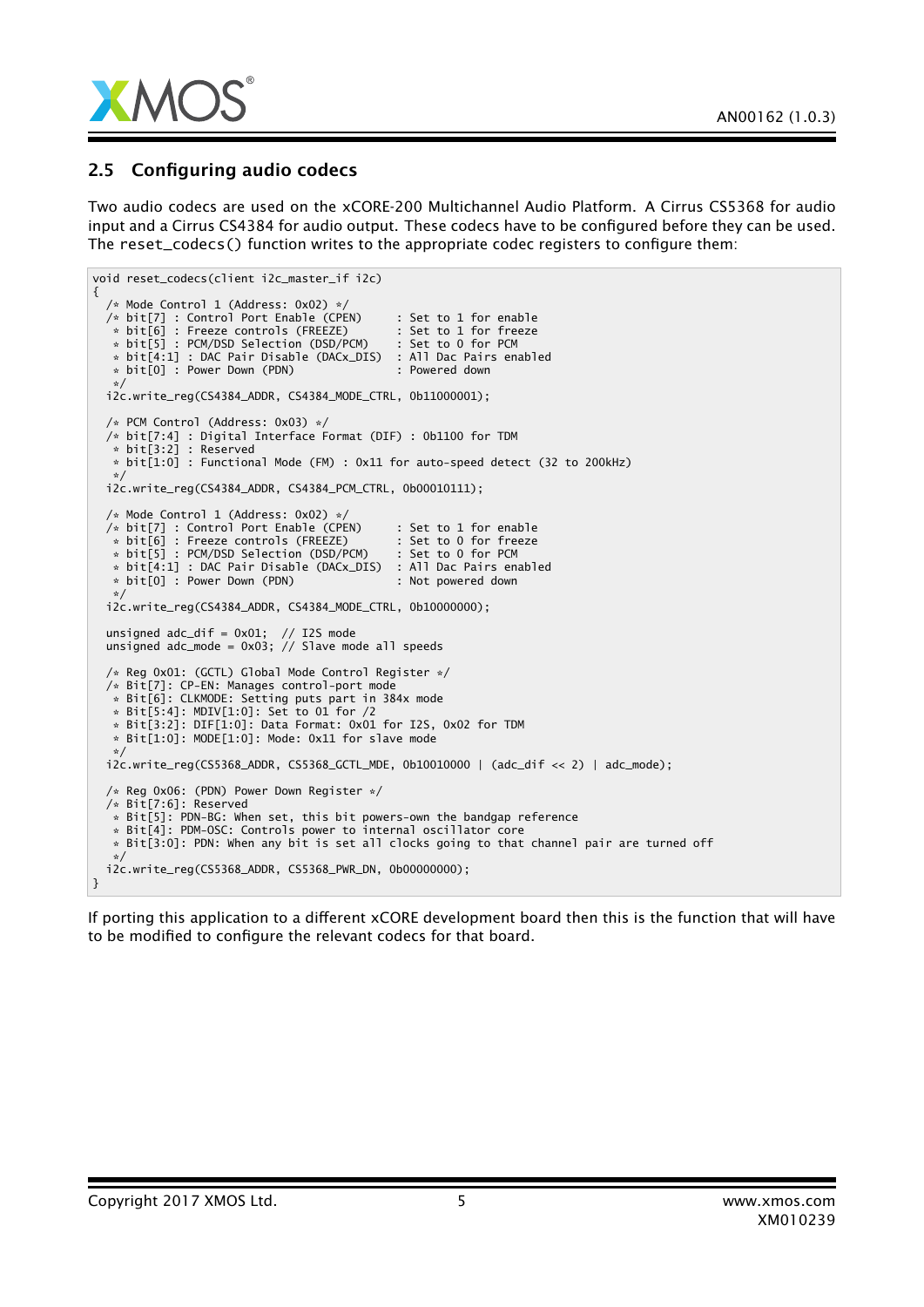

## 2.6 The i2s\_loopback application

The  $1^2$ S loopback task provides the function of a digital loopback so that all  $1^2$ S samples received by the device will be forwarded on.

The task itself is declared as a [[distributable]] function ensuring that it can share a logical core with other tasks. This is an xC feature that can be enabled for any task that is of the form:

```
...
while(1) {
  select {
     ...
  }
}
```
The function takes a number of arguments:

```
[[distributable]]
void i2s_loopback(server i2s_callback_if i2s,
                  client i2c_master_if i2c,
                  client output_gpio_if dac_reset,
                  client output_gpio_if adc_reset,
                  client output_gpio_if pll_select,
                  client output_gpio_if mclk_select)
```
The interface to the  $I^2$ S master is a callback interface that the  $I^2$ S master will call over when it has received data or is ready to send data.

The I<sup>2</sup>C interface is used to configure the codecs and the GPIO interfaces abstract the outputting of single-bit values on a multi-bit port.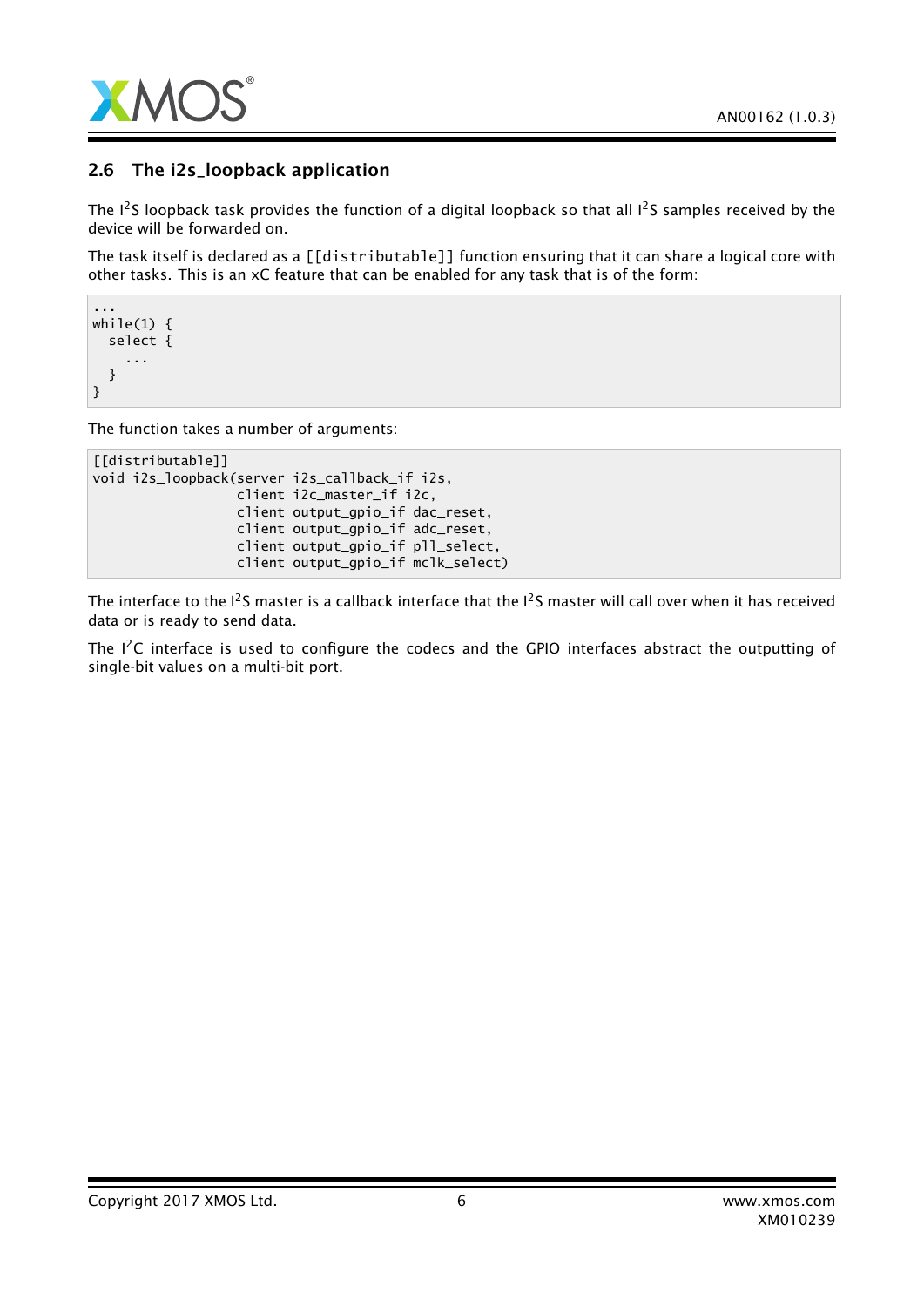

The body of the loopback task handles the  $I^2S$  interface calls:

```
int32_t samples[8] = {0, 0, 0, 0, 0, 0, 0, 0};
 while (1) {
    select {
    case i2s.init(i2s_config_t &?i2s_config, tdm_config_t &?tdm_config):
      i2s_config.mode = I2S_MODE_I2S;
      i2s_config.mclk_bclk_ratio = (MASTER_CLOCK_FREQUENCY/SAMPLE_FREQUENCY)/64;
      // Set CODECs in reset
      dac_reset.output(0);
      adc_reset.output(0);
      // Select 48Khz family clock (24.576Mhz)
     mclk_select.output(1);
     pll_select.output(0);
      // Allow the clock to settle
     delay_milliseconds(2);
      // Take CODECs out of reset
      dac_reset.output(1);
      adc_reset.output(1);
      reset_codecs(i2c);
     break;
    case i2s.receive(size_t index, int32_t sample):
      samples[index] = sample;
     break;
    case i2s.send(size_t index) -> int32_t sample:
      sample = samples[index];
      break;
    case i2s.restart_check() -> i2s_restart_t restart:
      restart = I2S_NO_RESTART;
      break;
   }
 }
}
```
The  $I^2S$  master library calls the init() method before it starts any data streaming. This allows the application to reset and configure the audio codecs, for example when the sample rate changes.

The receive() interface method is called when the master has received an audio sample on the channel specified by index. The sample is stored in the samples array.

The send() interface method is called when the master needs a new sample to send on the specified channel. The -> symbol shows the return value expected from this call. In this case the application simply returns the current sample on that channel.

Finally, the restart\_check() method is called by the  $I^2S$  master once per frame and allows the application to control restart or shutdown of the I<sup>2</sup>S master. In this case the application continues to run forever and so always returns I2S\_NO\_RESTART.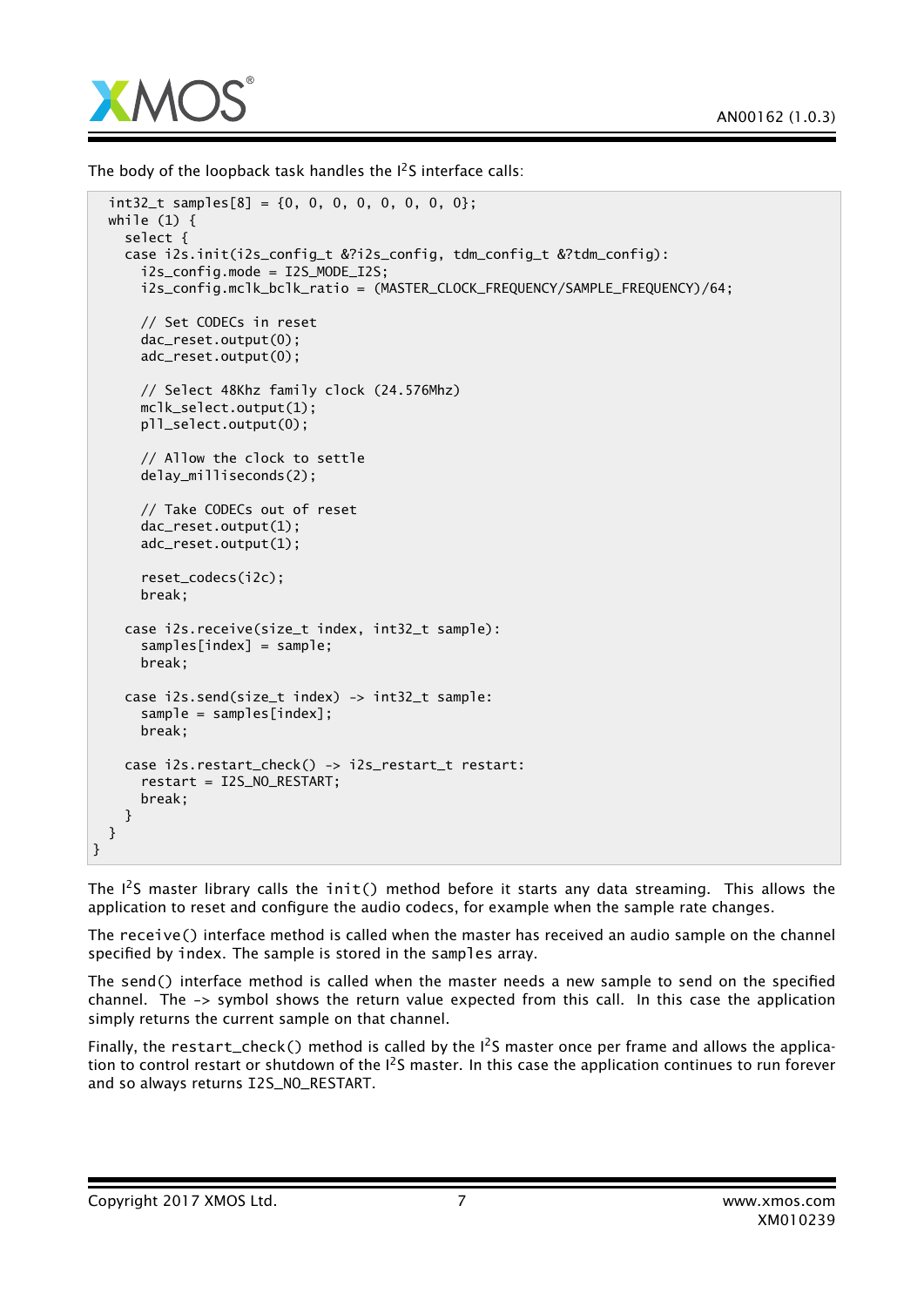



## APPENDIX A - Demo hardware setup

The demo is designed to run on the xCORE-200 Multichannel Audio Platform. To run the demo:

- Connect the XTAG-2 or XTAG-3 USB debug adapter to the xCORE-200 Multichannel Audio Platform.
- Connect the XTAG-2 or XTAG-3 to the host PC using USB extension cable.
- Connect a sound source to the 3.5mm line in. Channels 1-2, 3-4, 5-6 or 7-8 can be used.
- Connect headphones or speakers to the corresponding line out.
- Connect the 12V power adaptor to the xCORE-200 Multichannel Audio Platform.



Figure 2: Hardware setup for XMOS  $1^2$ S master loopback demo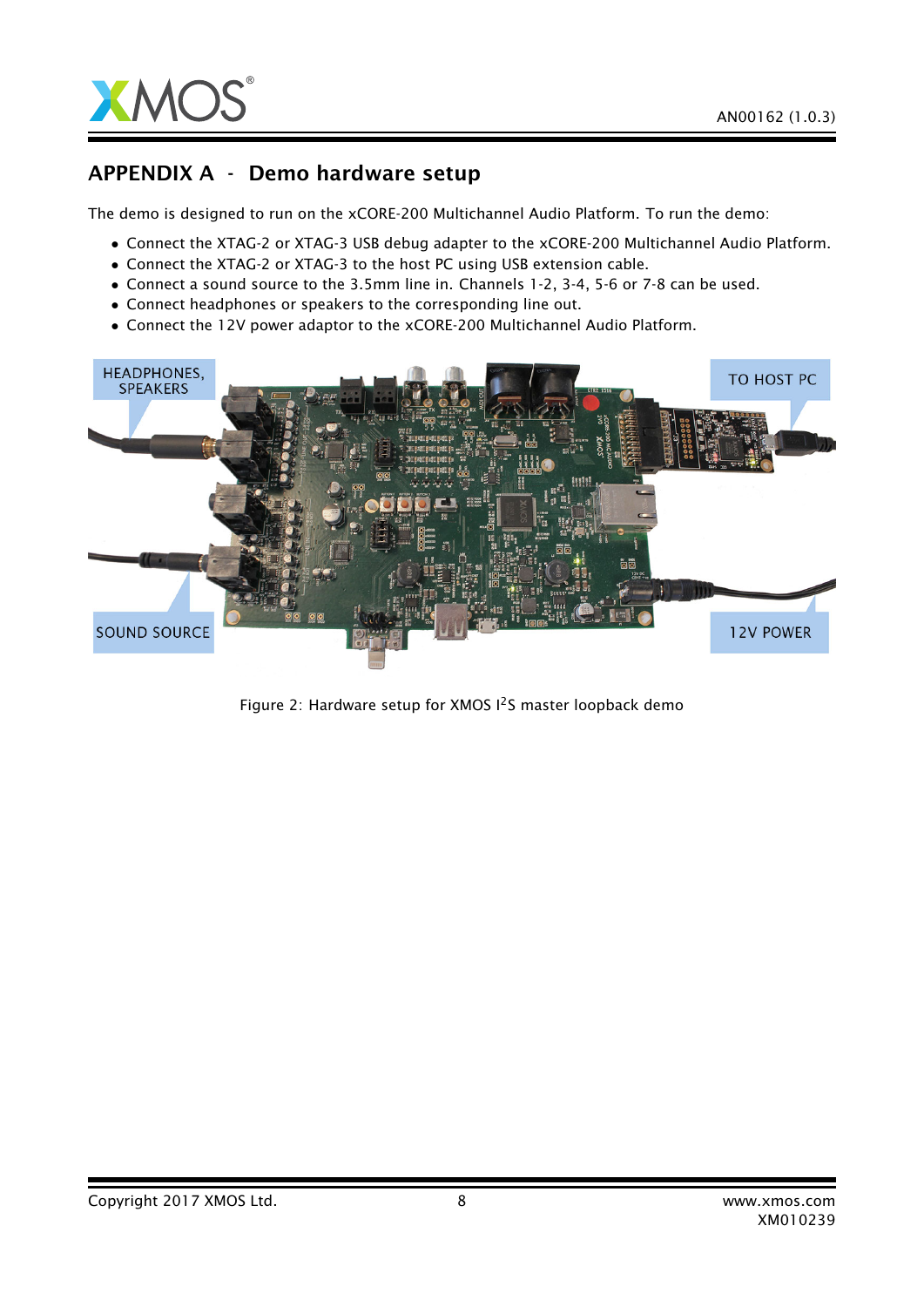

# APPENDIX B - Launching the demo device

Once the application source code is imported into the tools it can be built by pressing the Build button in the xTIMEcomposer. This will create the AN00162\_i2s\_loopback\_demo.xe binary in the bin folder of the project. xTIMEcomposer may have to import the dependent libraries if you do not already have them in your workspace; this will occur automatically on build.

A *Run Configuration* then needs to be set up. This can be done by selecting the Run > Run Configurations... menu. You can create a new run configuration by right clicking on the **xCORE application** group in the left hand pane and New.

Select your XMOS XTAG in the Target box and click Apply. You can now click the Run button to launch the application.

The audio from the input should now be playing on the corresponding output channel. All 8 channels should be active.

Alternatively, the command line tools can be used to build and run the application. Building is done by changing to the folder containing the src sub-folder and doing a call to xmake. Running the application is then done using xrun bin/AN00162 i2s loopback demo.xe.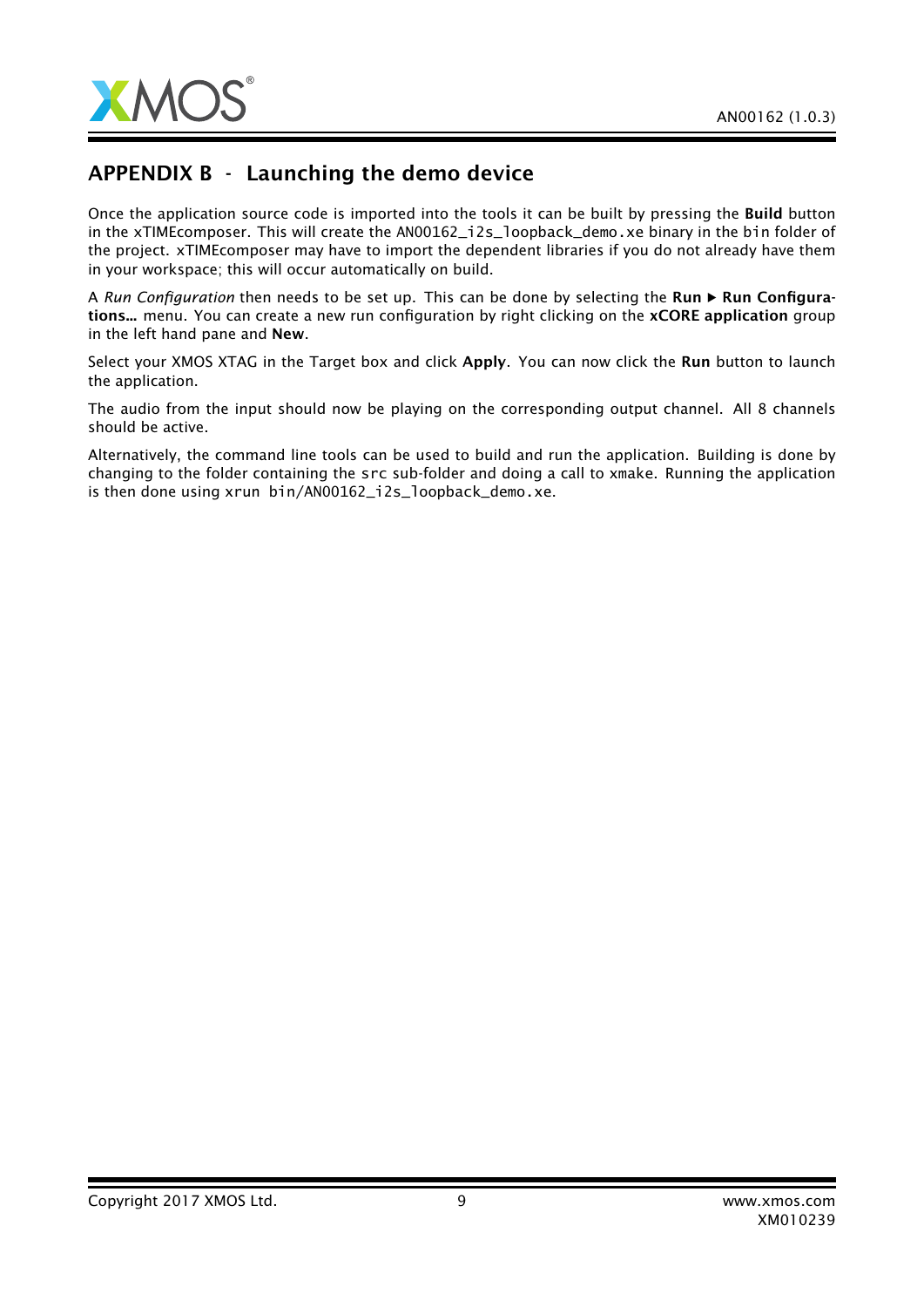

## APPENDIX C - References

XMOS Tools User Guide <http://www.xmos.com/published/xtimecomposer-user-guide> XMOS xCORE Programming Guide <http://www.xmos.com/published/xmos-programming-guide> XMOS I2S/TDM Library [http://www.xmos.com/support/libraries/lib\\_i2s](http://www.xmos.com/support/libraries/lib_i2s) XMOS I<sup>2</sup>C Library [http://www.xmos.com/support/libraries/lib\\_i2c](http://www.xmos.com/support/libraries/lib_i2c) XMOS GPIO Library [http://www.xmos.com/support/libraries/lib\\_gpio](http://www.xmos.com/support/libraries/lib_gpio) I <sup>2</sup>S Protocol <https://en.wikipedia.org/wiki/I%C2%B2S>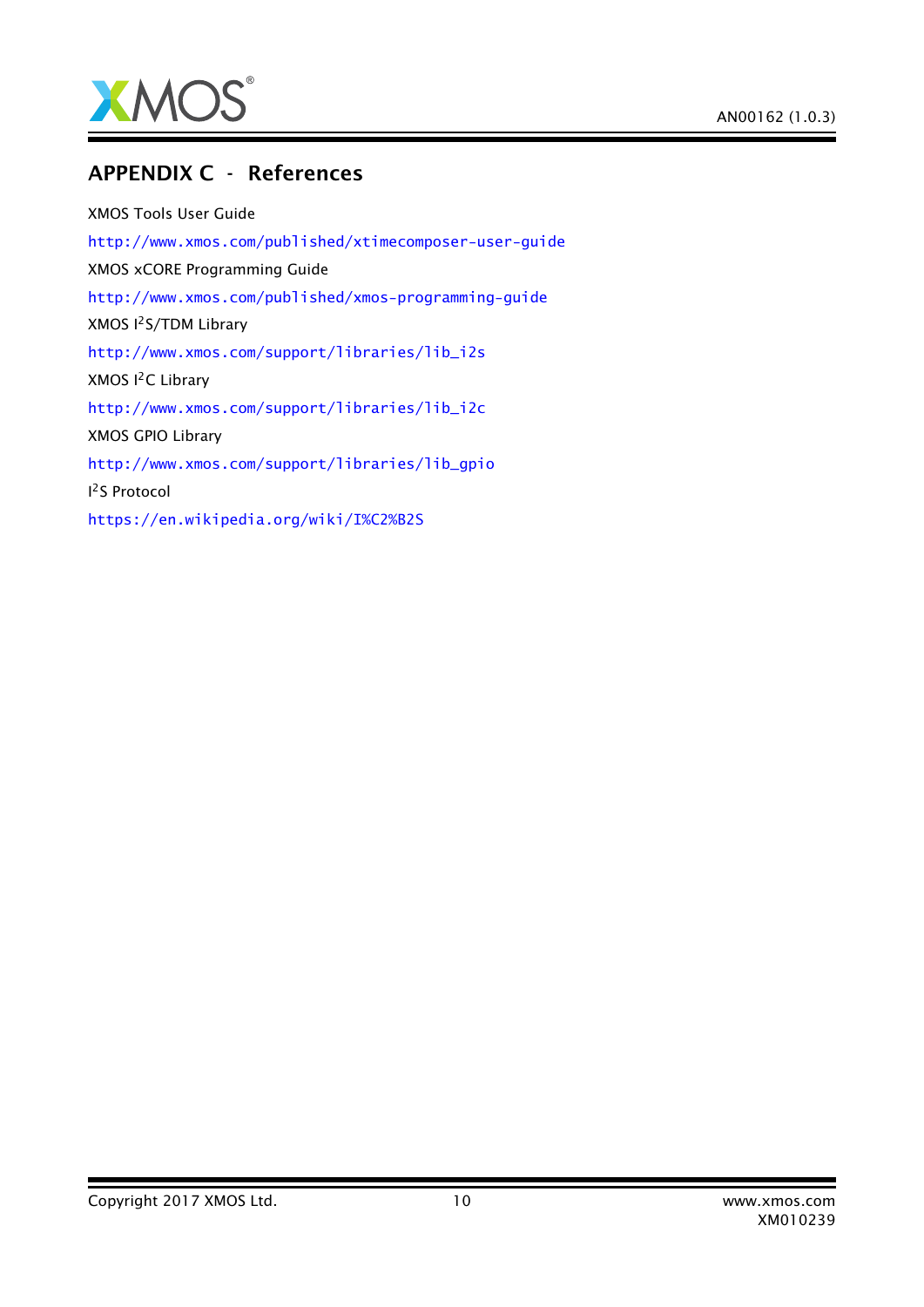

## APPENDIX D - Full source code listing

#### D.1 Source code for main.xc

```
// Copyright (c) 2014-2016, XMOS Ltd, All rights reserved
#include <platform.h>
#include <xs1.h>
#include "i2s.h"
#include "i2c.h"
#include "gpio.h"
/* Ports and clocks used by the application */
on tile[0]: out buffered port:32 p_lrclk = XS1_PORT_1G;
on tile[0]: out buffered port:32 p_bclk = XS1_PORT_1H;
on tile[0]: in port p_mclk = XS1_PORT_1F;
on tile[0]: out buffered port:32 p_dout[4] = {XS1_PORT_1M, XS1_PORT_1N, XS1_PORT_1O, XS1_PORT_1P};
on tile[0]: in buffered port:32 p_din[4] = {XSL-PORT\_11, XSL-PORT\_1J, XSL-PORT\_1K, XSL-PORT\_1L}};
on tile[0]: clock mclk = XS1_CLKBLK_1;
on tile[0]: clock bclk = XS1_CLKBLK_2;
on tile[0]: port p_i/2c = XS1_PORT_4A;
on tile[0]: port p_gpio = XS1_PORT_8C;
#define SAMPLE_FREQUENCY 48000
#define MASTER_CLOCK_FREQUENCY 24576000
#define CS5368_ADDR 0x4C // I2C address of the CS5368 DAC
#define CS5368_GCTL_MDE 0x01 // I2C mode control register number
#define CS5368_PWR_DN 0x06
#define CS4384_ADDR 0x18 // I2C address of the CS4384 ADC<br>#define CS4384_MODE_CTRL 0x02 // I2C mode control register num
#define CS4384_MODE_CTRL 0x02 // I2C mode control register number
#define CS4384_PCM_CTRL 0x03 // I2C PCM control register number
enum gpio_shared_audio_pins {
 GPIO_DAC_RST_N = 1,<br>GPIO_PLL_SEL = 5,// 1 = CS2100, 0 = Phaselink clock sourceGPIO\_ADC\_RST_N = 6,<br>GPIO\_MCLK\_FSEL = 7,
                         // Select frequency on Phaselink clock. 0 = 24.576MHz for 48k, 1 = 22.5792MHz for 44.1
    \rightarrow k.
};
void reset_codecs(client i2c_master_if i2c)
\{/* Mode Control 1 (Address: 0x02) */
  \not\nrightarrow bit[7] : Control Port Enable (CPEN) : Set to 1 for enable<br>
* bit[6] : Freeze controls (FREEZE) : Set to 1 for freeze
   * bit[6] : Freeze controls (FREEZE) : Set to 1 for freeze
   * bit[5] : PCM/DSD Selection (DSD/PCM)
   * bit[4:1] : DAC Pair Disable (DACx_DIS) : All Dac Pairs enabled<br>* bit[0] : Power Down (PDN) : Powered down
  * bit[0] : Power Down (PDN)
  */
i2c.write_reg(CS4384_ADDR, CS4384_MODE_CTRL, 0b11000001);
  /* PCM Control (Address: 0x03) */
  /* bit[7:4] : Digital Interface Format (DIF) : 0b1100 for TDM
  * bit[3:2] : Reserved
   * bit[1:0] : Functional Mode (FM) : 0x11 for auto-speed detect (32 to 200kHz)
   */
  i2c.write_reg(CS4384_ADDR, CS4384_PCM_CTRL, 0b00010111);
  /* Mode Control 1 (Address: 0x02) */
  /* bit[7] : Control Port Enable (CPEN) : Set to 1 for enable
  * bit[6] : Freeze controls (FREEZE)
   * bit[5] : PCM/DSD Selection (DSD/PCM) : Set to 0 for PCM
   * bit[4:1] : DAC Pair Disable (DACx_DIS) : All Dac Pairs enabled
  * bit[0] : Power Down (PDN) : Not powered down
  */
i2c.write_reg(CS4384_ADDR, CS4384_MODE_CTRL, 0b10000000);
  unsigned adc_dif = 0x01; // I2S mode
  unsigned adc_mode = 0x03; // Slave mode all speeds
```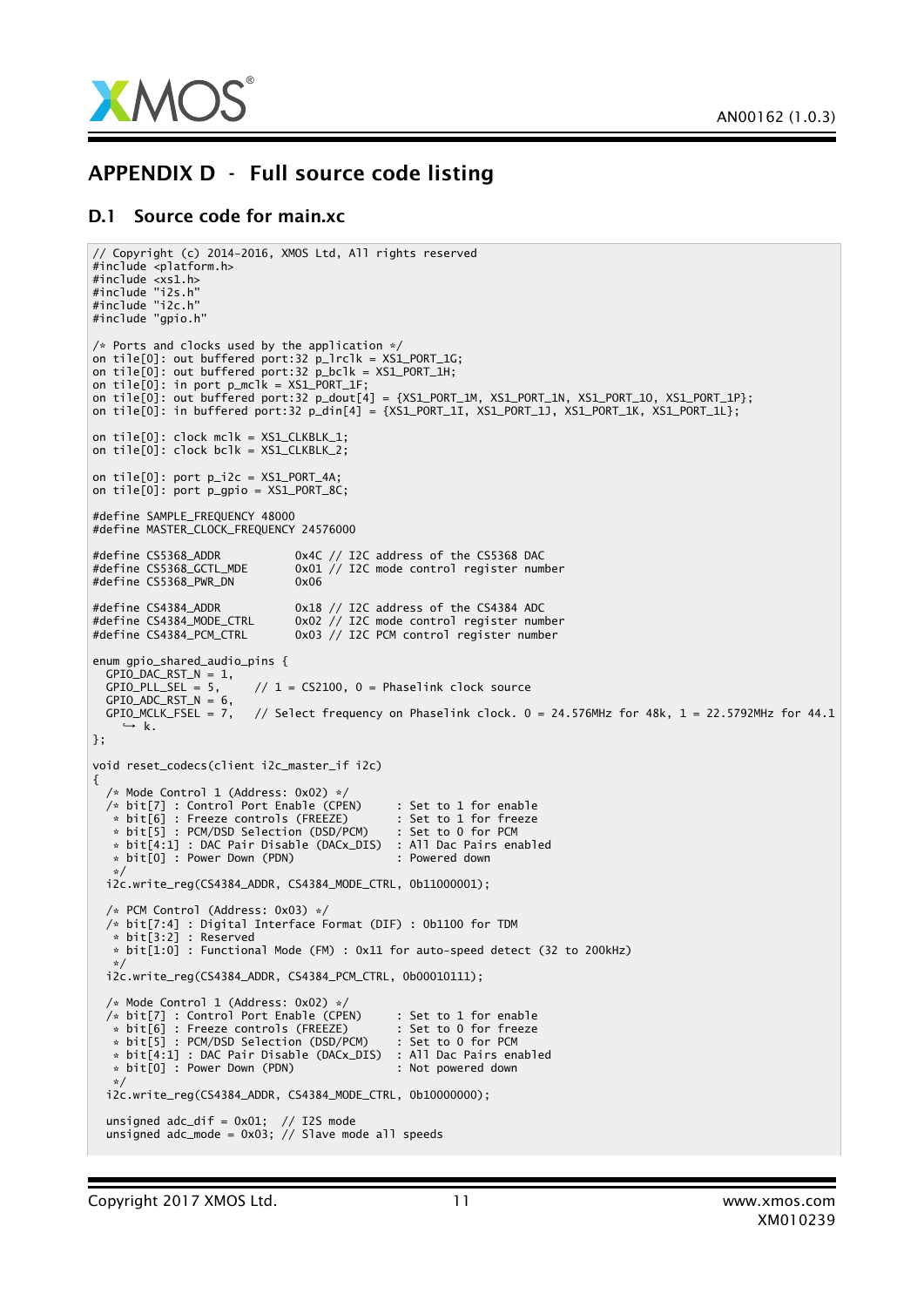

```
/* Reg 0x01: (GCTL) Global Mode Control Register */
  /* Bit[7]: CP-EN: Manages control-port mode
   * Bit[6]: CLKMODE: Setting puts part in 384x mode
   * Bit[5:4]: MDIV[1:0]: Set to 01 for /2
   * Bit[3:2]: DIF[1:0]: Data Format: 0x01 for I2S, 0x02 for TDM
   * Bit\left[1:0\right]: MODE\left[1:0\right]: Mode: 0x11 for slave mode
  */
i2c.write_reg(CS5368_ADDR, CS5368_GCTL_MDE, 0b10010000 | (adc_dif << 2) | adc_mode);
 /* Reg 0x06: (PDN) Power Down Register */
 /* Bit[7:6]: Reserved
   * Bit[5]: PDN-BG: When set, this bit powers-own the bandgap reference
   * Bit[4]: PDM-OSC: Controls power to internal oscillator core
   * Bit[3:0]: PDN: When any bit is set all clocks going to that channel pair are turned off
  */
i2c.write_reg(CS5368_ADDR, CS5368_PWR_DN, 0b00000000);
}
[[distributable]]
void i2s_loopback(server i2s_callback_if i2s,
                  client i2c_master_if i2c,
                  client output_gpio_if dac_reset,
                  client output_gpio_if adc_reset,
                  client output_gpio_if pll_select,
                  client output_gpio_if mclk_select)
{
 int32_t samples[8] = {0, 0, 0, 0, 0, 0, 0, 0};
 while (1) {
   select {
    case i2s.init(i2s_config_t &?i2s_config, tdm_config_t &?tdm_config):
      i2s_config.mode = I2S_MODE_I2S;
      i2s_config.mclk_bclk_ratio = (MASTER_CLOCK_FREQUENCY/SAMPLE_FREQUENCY)/64;
      // Set CODECs in reset
      dac_reset.output(0);
      adc_reset.output(0);
      // Select 48Khz family clock (24.576Mhz)
      mclk_select.output(1);
      pll_select.output(0);
      // Allow the clock to settle
      delay_milliseconds(2);
      // Take CODECs out of reset
      dac_reset.output(1);
      adc_reset.output(1);
      reset_codecs(i2c);
      break;
    case i2s.receive(size_t index, int32_t sample):
      samples[index] = sample;
      break;
   case i2s.send(size_t index) -> int32_t sample:
      sample = samples[index];
      break;
    case i2s.restart_check() -> i2s_restart_t restart:
      restart = I2S_NO_RESTART;
      break;
   }
 }
}
static char gpio_pin_map[4] = {
 GPIO_DAC_RST_N,
 GPIO_ADC_RST_N,
 GPIO_PLL_SEL,
 GPIO_MCLK_FSEL
};
int main()
{
```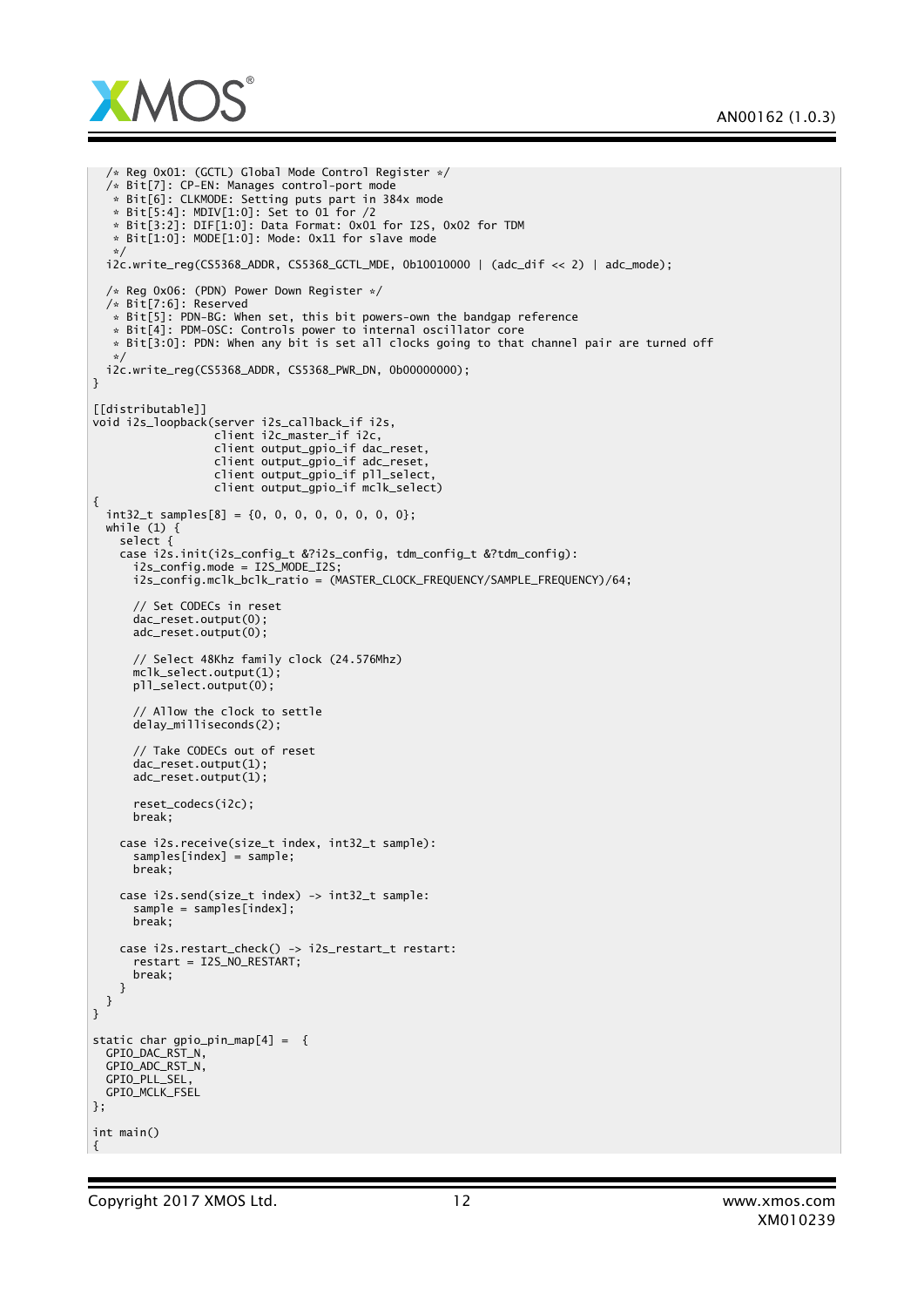

}

```
interface i2s_callback_if i_i2s;
interface i2c_master_if i_i2c[1];
interface output_gpio_if i_gpio[4];
par {
  on tile[0]: {
   /* System setup, I2S + Codec control over I2C */
    configure_clock_src(mclk, p_mclk);
    start_clock(mclk);
    i2s_master(i_i2s, p_dout, 4, p_din, 4, p_bclk, p_lrclk, bclk, mclk);
  }
  on tile[0]: [[distribute]] i2c_master_single_port(i_i2c, 1, p_i2c, 100, 0, 1, 0);
  on tile[0]: [[distribute]] output_gpio(i_gpio, 4, p_gpio, gpio_pin_map);
  /* The application - loopback the I2S samples */
on tile[0]: [[distribute]] i2s_loopback(i_i2s, i_i2c[0], i_gpio[0], i_gpio[1], i_gpio[2], i_gpio[3]);
}
return 0;
```